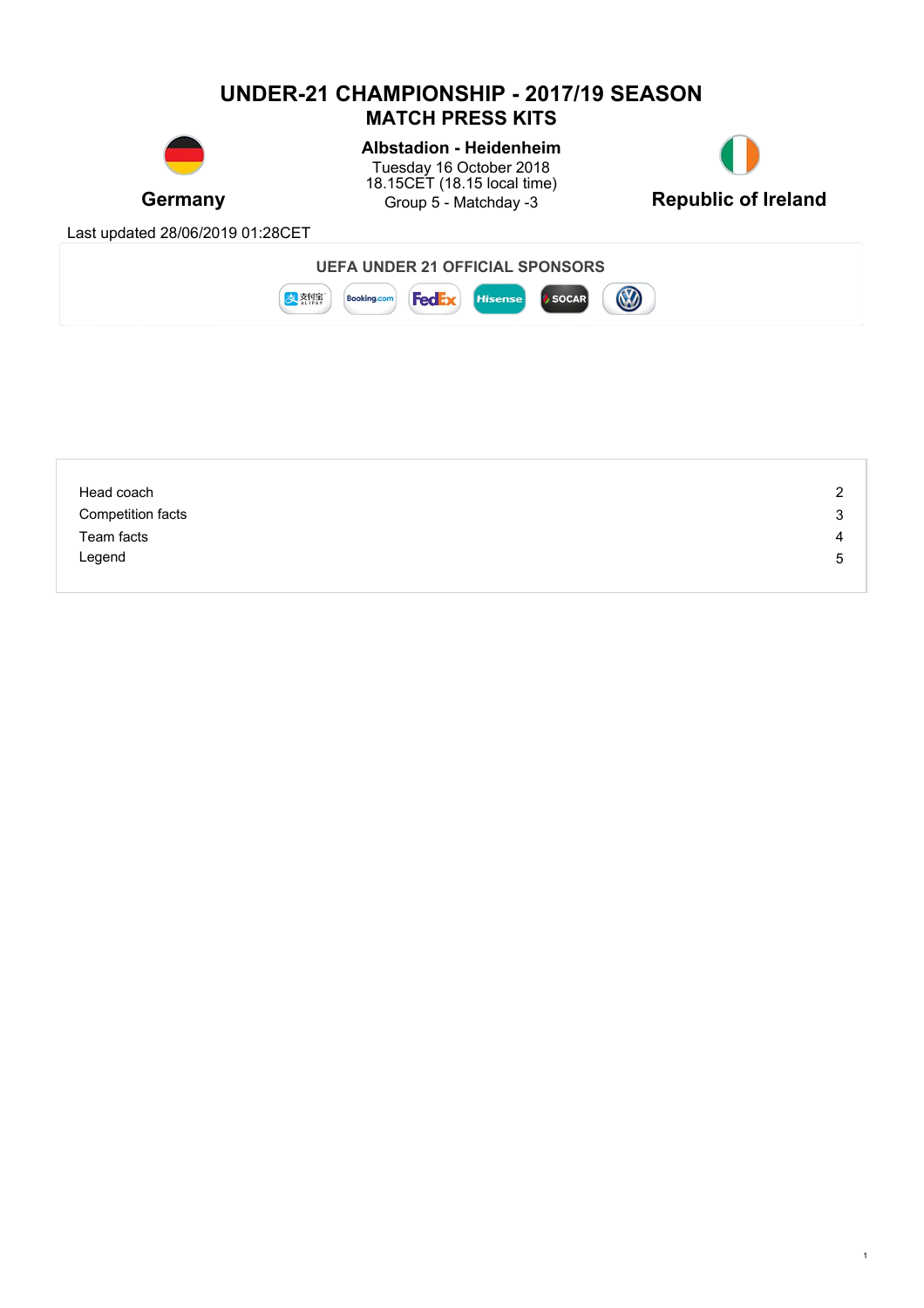2

# **Head coach**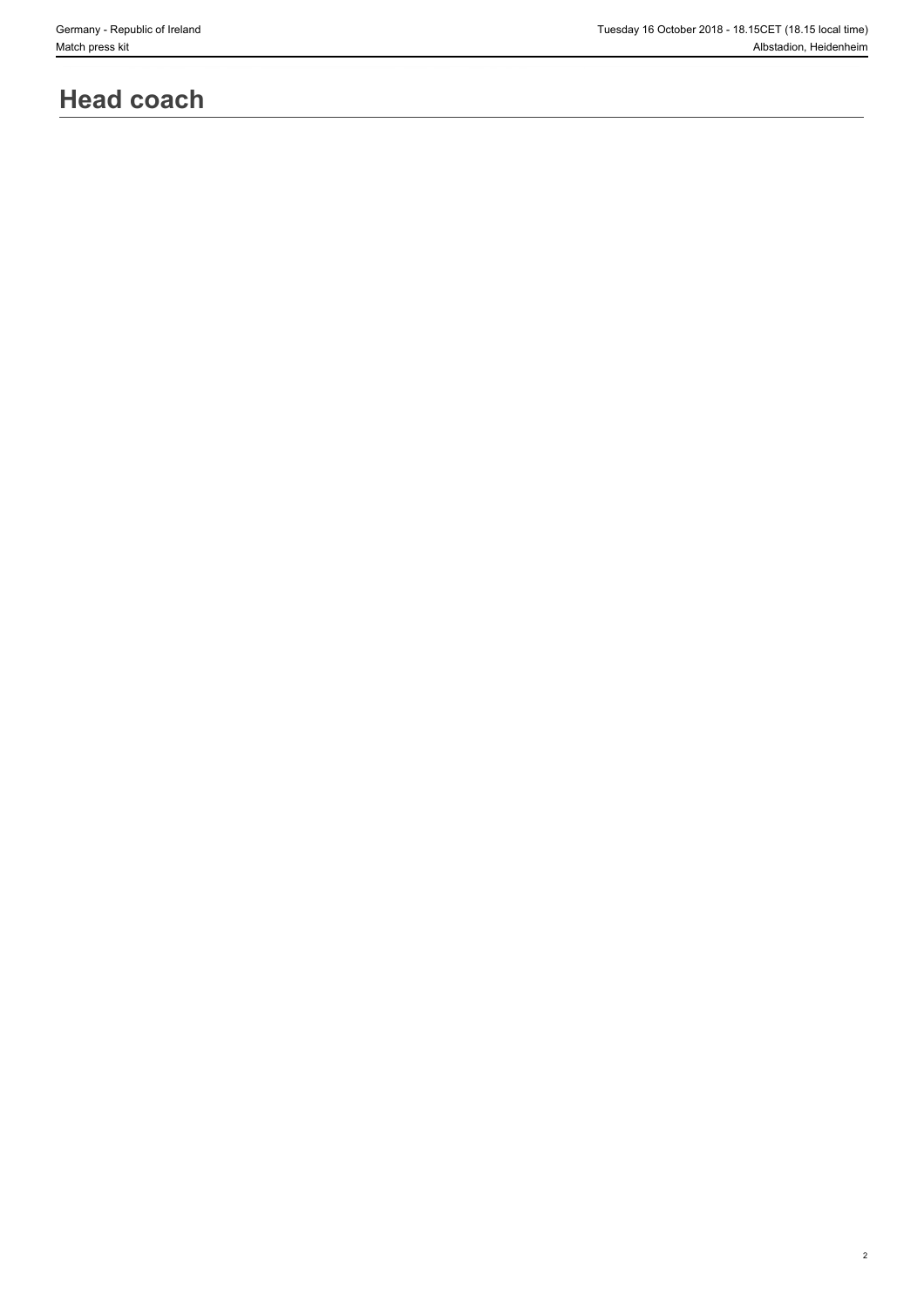# **Competition facts**

3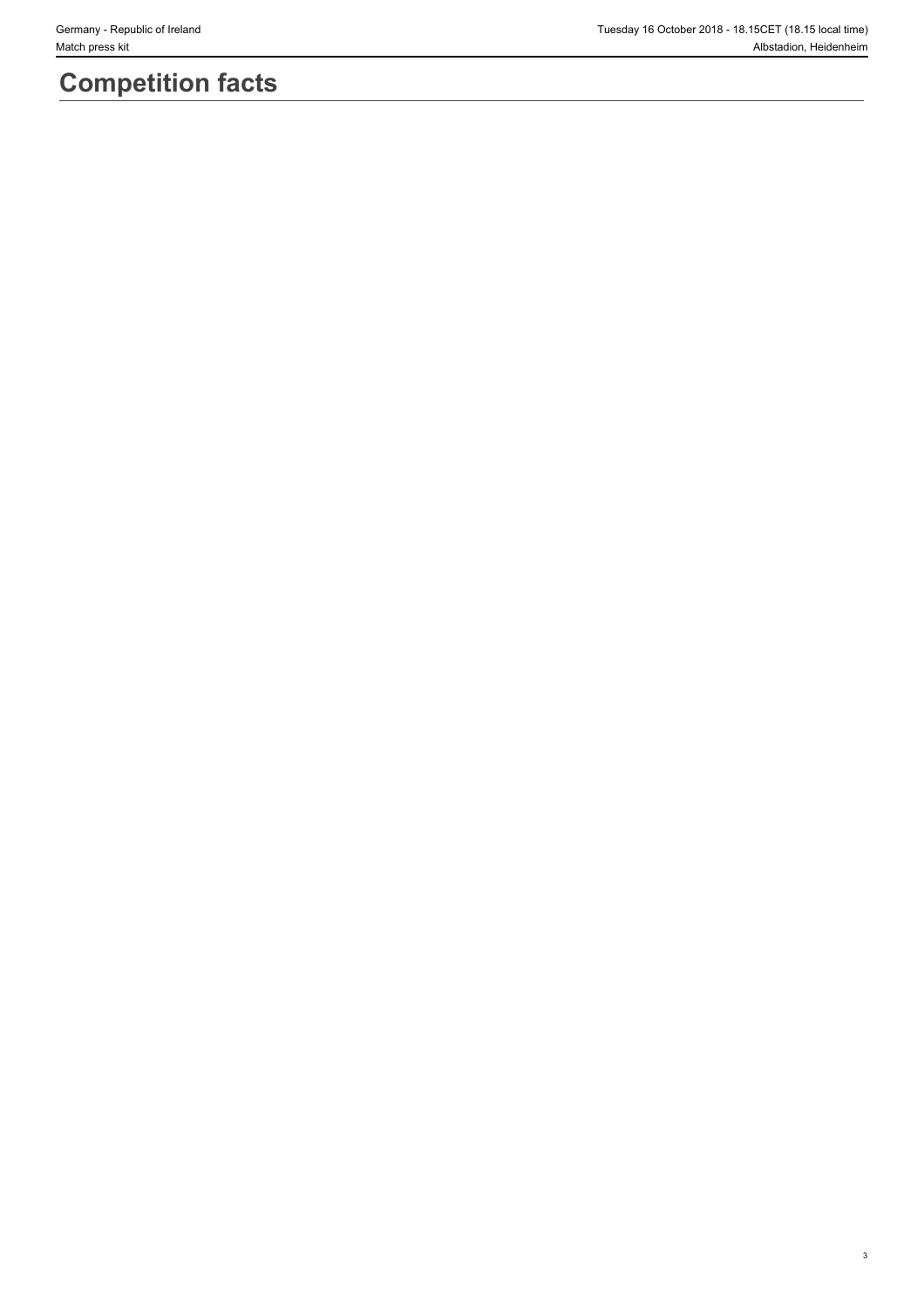# **Team facts**

4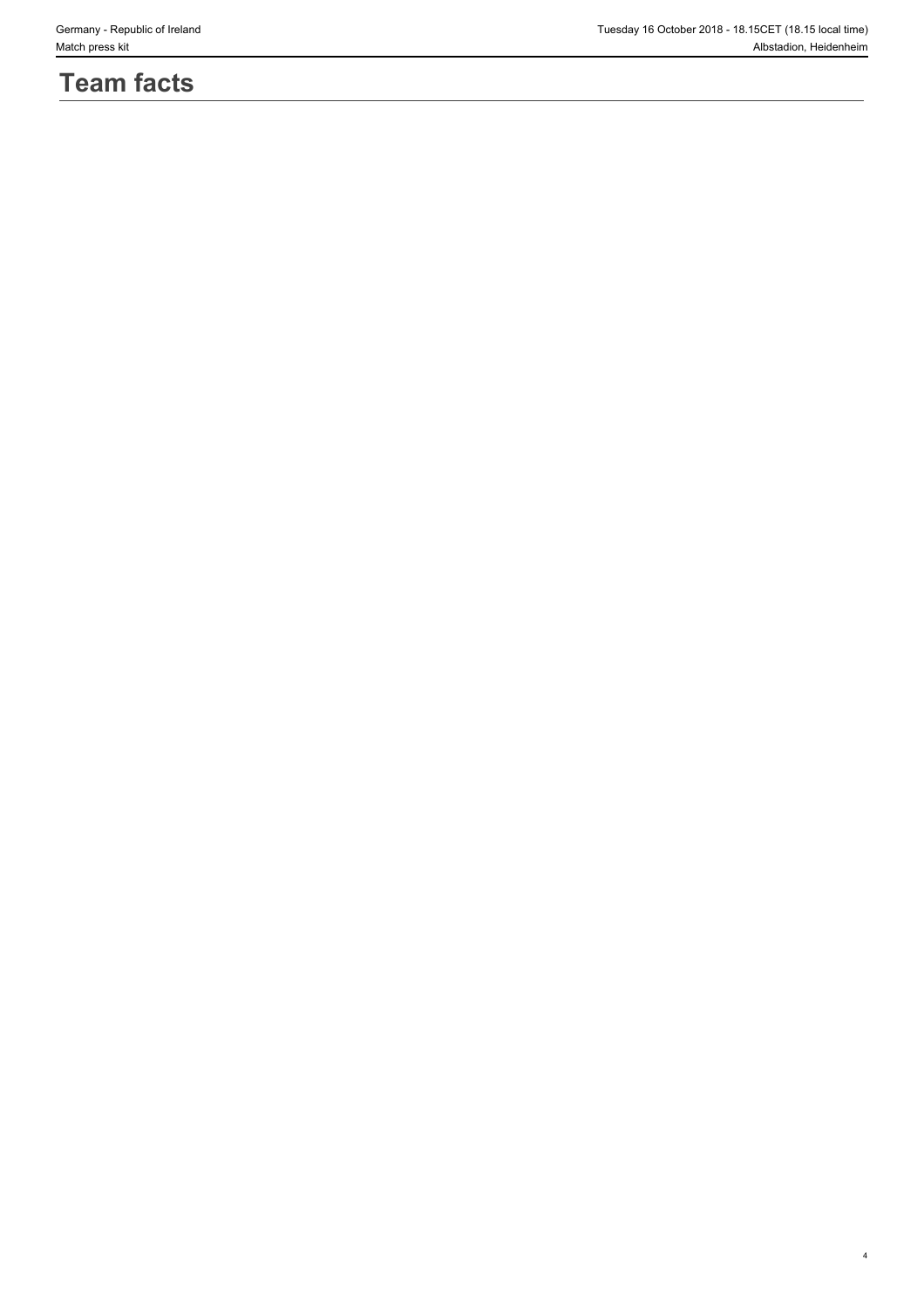# **Legend**

#### **:: Squad list**

**No:** number **DoB:** date of birth **Qual:** qualifying **FT:** final tournament **Pld:** played **Gls:** goals **Overall U21:** all-time qualifying and final tournament data

### **:: Match officials**

**Nat:** nationality **DoB:** date of birth

**Under-21:** Total matches officiated in the UEFA European U21 Championship including all qualifying round matches. Matches as the fourth official are not included in these statistics. These are the official statistics considered valid for communicating official records in the competition.

**UEFA:** Total matches officiated in all UEFA competitions including all qualifying round matches. Matches where the official has acted as the fourth official are not included in these statistics. These are the official statistics considered valid for communicating official records in the competition.

#### **:: Group statistics/Tournament schedule**

**Pos:** position **Pld:** played **W:** won **D:** drawn **L:** lost **GF:** goals for **GA:** goals against **Pts:** points

#### **:: NOTE: All-time statistics**

Goals totals include the outcome of disciplinary decisions (eg. match forfeits when a 3-0 result is determined). Goals totals do not include goals scored from the penalty mark during a penalty shoot-out.

### **Competitions**

**UCL**: UEFA Champions League **ECCC**: European Champion Clubs' Cup **UEL**: UEFA Europa League **UCUP**: UEFA Cup **UCWC**: UEFA Cup Winners' Cup **SCUP**: UEFA Super Cup **UIC**: UEFA Intertoto Cup **ICF**: Inter-Cities Fairs Cup

#### **Club competitions National team competitions**

| <b>EURO:</b> UEFA European Football Championship |  |
|--------------------------------------------------|--|
| <b>WC: FIFA World Cup</b>                        |  |
| <b>CONFCUP: FIFA Confederations Cup</b>          |  |
| <b>FRIE:</b> Friendly internationals             |  |
| <b>U21FRIE:</b> Under-21 friendly internationals |  |
| U21: UEFA European Under-21 Championship         |  |
| U17: UEFA Under-17 Championship                  |  |
| U16: UEFA European Under-16 Championship         |  |
| U19: UEFA Under-19 Championship                  |  |
| U18: UEFA European Under-18 Championship         |  |
| <b>WWC: FIFA Women's World Cup</b>               |  |
| <b>WEURO:</b> UEFA European Women's Championship |  |
| <b>Other abbreviations</b>                       |  |

5

### **Competition stages**

| F: Final                           | <b>GS:</b> Group stage             | (aet): After extra time                            | pens: Penalties               |
|------------------------------------|------------------------------------|----------------------------------------------------|-------------------------------|
| <b>GS1:</b> First group stage      | <b>GS2:</b> Second group stage     | <b>No.: Number</b>                                 | og: Own goal                  |
| <b>3QR:</b> Third qualifying round | <b>R1:</b> First round             | ag: Match decided on away                          | P: Penalty                    |
| R2: Second round                   | <b>R3:</b> Third round             | qoals                                              | agg: Aggregate                |
| <b>R4: Fourth round</b>            | <b>PR:</b> Preliminary round       | <b>PId:</b> Matches played                         | <b>AP:</b> Appearances        |
| <b>SF: Semi-finals</b>             | <b>QF:</b> Quarter-finals          | <b>Pos.: Position</b>                              | <b>Comp.: Competition</b>     |
| $R16$ : round of 16                | <b>QR:</b> Qualifying round        | <b>Pts: Points</b>                                 | <b>D</b> : Drawn              |
| R32: Round of 32                   | <b>1QR:</b> First qualifying round | R: Sent off (straight red card) DoB: Date of birth |                               |
| <b>1st:</b> first leg              | <b>2QR:</b> Second qualifying      | <b>Res.: Result</b>                                | <b>ET:</b> Extra Time         |
|                                    | round                              | sg: Match decided by silver                        | <b>GA: Goals against</b>      |
| 2nd: second leg                    | FT: Final tournament               | goal                                               | t: Match decided by toss of a |
| PO: Play-off                       | <b>ELITE:</b> Elite round          |                                                    | coin                          |
| <b>Rep: Replay</b>                 | 3rdPO: Third-place play-off        | <b>GF:</b> Goals for                               | W: Won                        |
| PO - FT: Play-off for Final        | <b>GS-FT:</b> Group stage – final  | gg: Match decided by golden Y: Booked              |                               |
| Tournament                         | tournament                         | goal                                               | $L:$ Lost                     |
|                                    |                                    | Y/R: Sent off (two yellow                          | <b>Nat.: Nationality</b>      |
|                                    |                                    | cards)                                             | N/A: Not applicable           |

**f**: Match forfeited